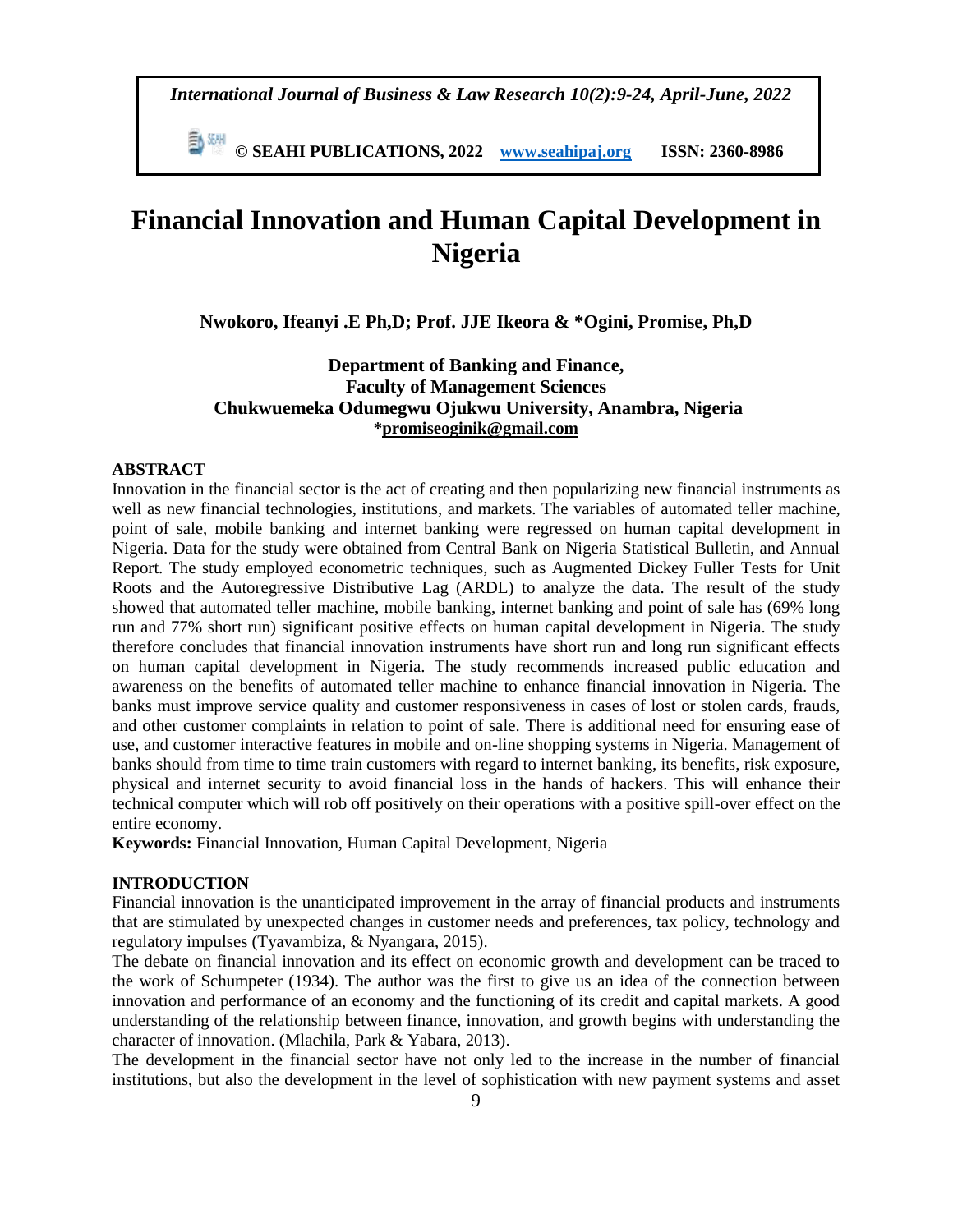alternatives to holding money. This has resulted mainly from technological advancement and increase in competition as the number of institutions increased. Developments in payment systems have started to create close substitutes for hard currency, thus affecting a core part of banking.

Research studies on financial innovation in developing countries have so far focused mainly on welfare issues, particularly on its impact on financial inclusion (Adu-Asare Idun & Aboagye, 2014). Financial innovation has transformed and restructured banking services globally, and its impact on economies is becoming increasingly noteworthy. The available literature confirms that financial innovation drives economic growth (Sekhar, 2013). From a historical perspective, Laeven, Levine and Michalopoulos (2015) point out that financial innovation has been a driving force behind financial deepening and economic development over the past centuries. In turn, Štreimikien, (2014) contends that "leapfrog" (financial) innovation is a driving force for broad economic growth. Despite mixed evidence on causality, there is also a broad consensus that a well functioning banking system promotes economic growth (Owusu & Odhiambo, 2014).

Economic growth is defined as 'a rise in the total output (goods or services) produced by a country (Laeven, Levine & Michalopoulos, 2015). It is an increase in the capacity of an economy to produce goods and services, compared from one period of time to another. Economic growth occurs whenever people take resources and rearrange them in ways that are more valuable. Economic growth refers only to the quantity of goods and services produced; but say nothing about the way in which they are produced (Mackinnon, 1973).

The quest for profit forces companies, households and economic agents to look for new and improved products, services, processes and forms or structures of companies that decrease their production costs, satisfy in a great range, their customers' demand and bring higher profits. Sometimes this quest is made through official Research and Development (R&D) programmes or sectors of a company. Today, more than ever before, innovation, enterprise and intellectual assets drive economic growth and development and increase standards of living. Innovation is instrumental in creating new jobs, providing higher incomes, offering investment opportunities, solving social problems, curing diseases, safeguarding the environment, protecting our security and transparency in organizations and governments (Štreimikien, 2014).

Markets and organizations produce various new products and services in order to satisfy the investor's demand. Financial innovation is an ongoing process where new financial products, services and procedures are created and standardized products are differentiated in order to response at the continuously changing economic environment. This running process has various periods of uncertainty. thus, the purpose of the introduction of a financial innovation to market participants is the minimization of costs and the reduction of risk exposure among other functions such as moving funds across time and space (e.g., savings accounts),the pooling of funds (e.g., mutual funds), managing risk (e.g., insurance and many derivatives products), extracting information to support decision-making (e.g., markets which provide price information, such as extracting default probabilities from bonds or credit default swaps), addressing moral hazard and asymmetric information problems (e.g., contracting by venture capital firms); and facilitating the sale or purchase of goods and services through a payment system (e.g., cash, debit cards, credit cards) (Laeven, Levine, & Michalopoulos, 2015).

#### **Statement of the Problem**

Financial markets are becoming increasingly integrated and globalized, which has resulted in the demand for new types of financial products and investments. Various empirical studies exist on the introduction of new products in the financial markets and its effects on human capital development in Nigeria is one of the developing economies that have introduced an array of financial innovation, yet the country's growth and development has been slow. The situation is like a deviation from the Technology Acceptance Model (TAM) and Diffusion of Innovation (DOI) model which argues that financial innovation enhances financial development and drives growth and development in any economy, developed and developing. Some empirical findings have shown that generally, financial innovation promotes human capital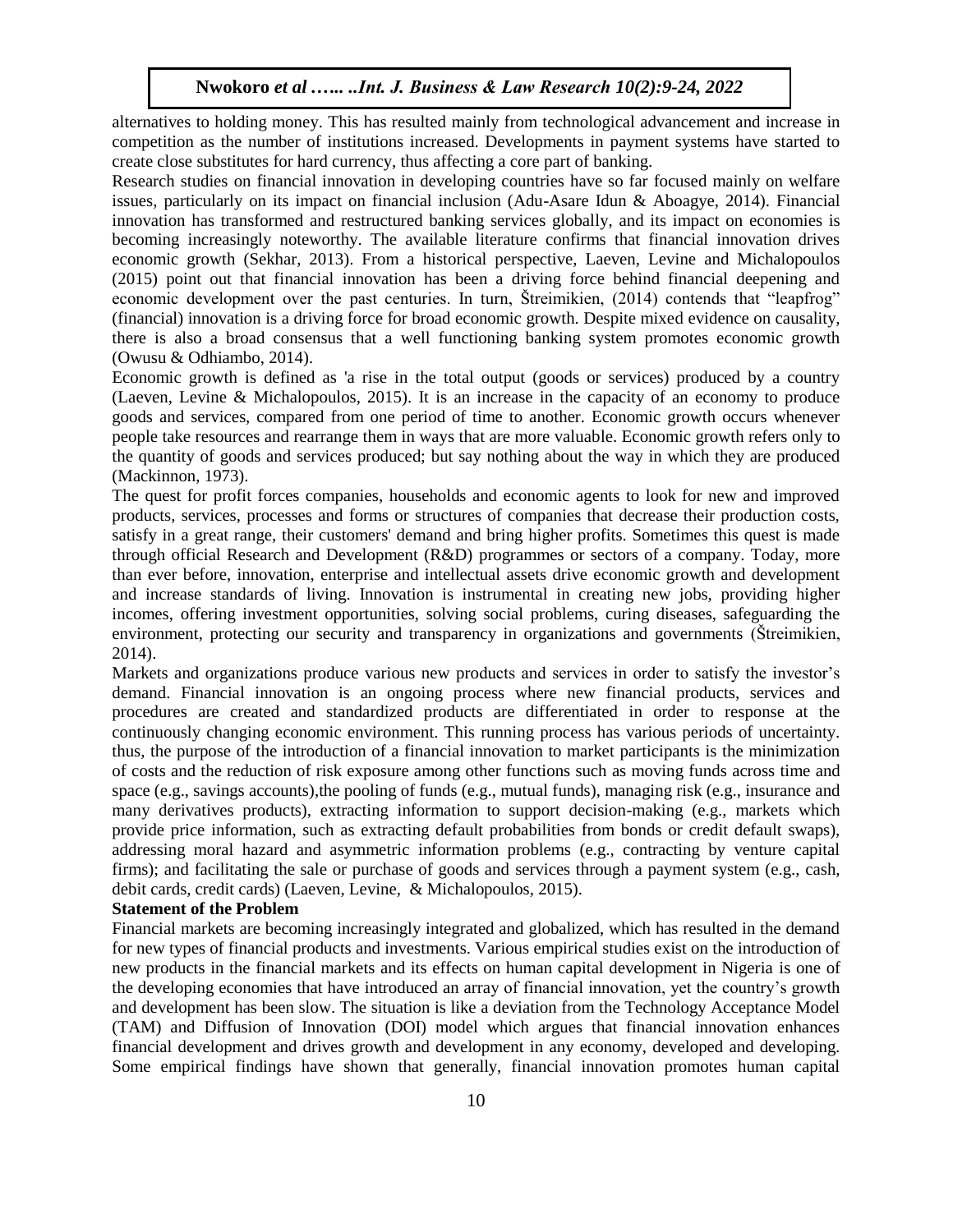development in Nigeria [(Tyavambiza, & Nyangara, 2015; Levine, & Michalopoulos, 2015; Adu-Asare, & Aboagye, 2014; Arnaboldi & Rossignoli, 2013; Beck, Chen, Lin, & Song, 2014)]; However, Owusu and Odhiambo (2014) argue that mobile banking and internet banking have negative effects on human capital development. This suggests that there is no consensus on empirical findings with regards to studies on the effect of financial innovation on human capital development in Nigeria. This has contributed to a knowledge gap in literature. This study will attempt to close this gap

#### **Review of Related Literature Conceptual Framework Financial Innovation**

Innovation in the financial sector is the act of creating and then popularizing new financial instruments as well as new financial technologies, institutions, and markets (Makur, 2014). It may be viewed as the design, development, and implementation of innovative financial instruments and processes, and the formulation of creative solutions to problems in finance. According to Korir (2014), financial innovations is one of the most important competitive weapons and generally seen as a firm's core value capability. It is considered as an effective way to improve firm's productivity due to the resource constraint issue facing a firm.

Ignazio (2007) groups financial innovations into; new products for example adjustable rate mortgages and exchange-traded index funds; new services for example on-line securities trading and Internet banking; new "production" processes for example electronic record keeping for securities and credit scoring and new organizational forms for example a new type of electronic exchange for trading securities and Internet-only banks.

According to Makur (2014), commercial banks in Kenya have continuously been innovating new products, services and governance in order to improve their financial performance. The financial sector has over time developed successfully with innovation products and services available in financial market. Some of these products are debit cards, credit cards, ATM cards, M-pesa and others which facilitate the use of electronic means of payment and sometimes substitute for the use of physical cash. Similarly these products gain a wider recognition in financial market leading to reduction of holding amount of money.

That latest service innovation will lead to furthering of financial inclusion and innovative service offerings for all Kenyans by presenting their financial services offering on to a single platform which will make banking services more accessible, flexible convenient and more affordable.

Financial innovation is the improvement in the array of financial products and instruments that are stimulated by unexpected change in customer needs and preferences, tax policy, technology and regulatory impulses (Venkatesh, & Davis, 2000). Innovation in the financial sector is the act of creating and then popularizing new financial instruments as well as new financial technologies, institutions, and markets (Waweru, 2012). It may be viewed as the design, development, and implementation of innovative financial instruments and processes, and the formulation of creative solutions to problems in finance. According to Makur (2014), financial innovations is one of the most important competitive weapons and generally seen as a firm's core value capability. It is considered as an effective way to improve firm's productivity due to the resource constraint issue facing a firm.

The developments in the financial sector have not only led to the increase in the number of financial institutions, but also the development in level of sophistication with new payment systems and asset alternatives to holding money. This has resulted mainly from technological advancement and increase in competition as the number of institutions increase. Developments in payment systems have started to create close substitutes for hard currency, thus affecting a core part of banking. The quest for profit forces companies, households and economic agents to look for new and improved products, services, processes and forms or structures of companies that will decrease their production costs, will satisfy, in a great range, their customers' demand and will bring higher profits. Sometimes this quest is made through official Research & Development (R&D) programs or sectors of a company. Other times, it is a hazardous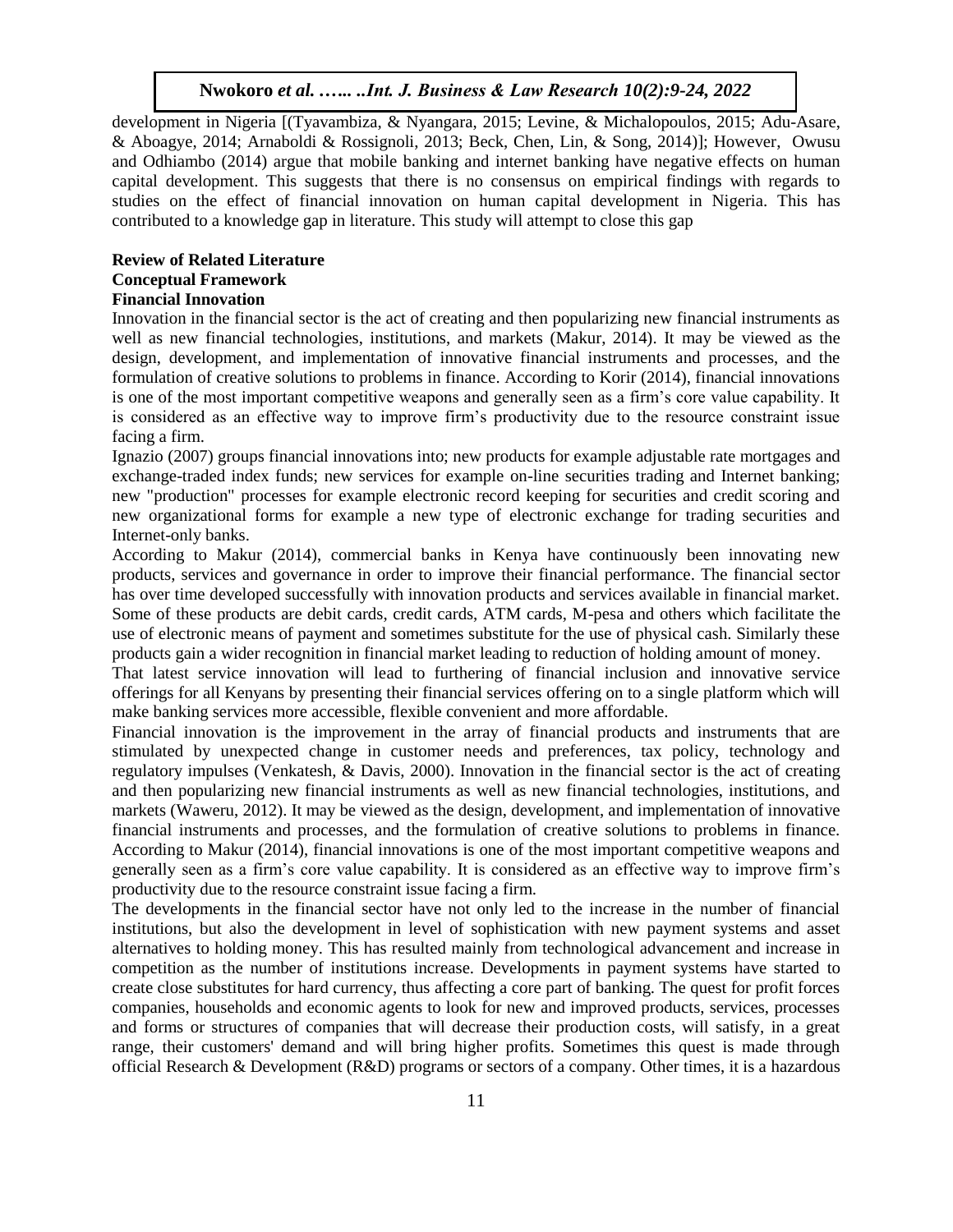result of control processes or of the trial and mistake method. Today, more than ever before, innovation, enterprise and intellectual assets drive economic growth and increase standards of living. Hence Innovation is instrumental in creating new jobs, providing higher incomes, offering investment opportunities, solving social problems, curing disease, safeguarding the environment, protecting our security and transparency in organization and governments.

#### **Automated Teller Machine**

ATM is a computer controlled device that dispenses and provides other services to customers who identify them with a personal identification number (PIN). The physical carriage of cash as well as frequent visit to the banks is being reduced. The principal advantage of ATM is that it dispenses cash at anytime of the day even as it needs not to be located within the banking premises but in stores, shopping malls, fuel stations etc, unlike the traditional method where customers have to queue for a very long period of time to withdraw cash or transfer funds. The ATM is the most popular e-transaction solution in Nigeria. ATM is popular because of its convenience.

However, despite its popularity, the ATM has done very little in reducing the amount of cash in the economy. This is because most Nigerians use ATM only for cash withdrawal. Although ATM machines can perform other functions like fund/cash transfer, mobile phone credit recharge and bills payment, cash withdrawals and balance inquiry remain the most popular applications sort after by users in Nigeria. This is largely due to ignorance and the absence of merchants. Because ATM machines are mainly used for cash withdrawals, they do not go far enough in turning Nigeria into a cashless economy. ATM only makes more cash available in the economy because of the ease at which depositors can withdraw cash. To turn Nigeria into a cashless economy Nigerians need more than just ATM cards, Nigerians need credit/debit cards.

#### **Point of Sale**

Point of Sale (POS) terminals are deployed to merchant locations where users swipe their electronic cards through them in order to make payment for purchases or services instead of using raw cash. As the POS terminals are online real-time, the customers bank account is debited immediately for value of purchases made or services enjoyed. (Alao& Sorinola, 2015).

There are indeed alternatives to handling or transacting in cash for transfers and for payments of goods and services purchased. These include: ATMs, which can be mobile banking that can be done through the use of mobile phones for balance inquiry, funds transfers and bills payment ; internet banking, which can be used for instant balance enquiries, funds transfer, bills payment and other transactions. Most banks require you to have a token device for internet banking services in order to give some security for customers banking applications. Yet other alternative includes Point of Sales (POS) terminals which allow merchants access to card payments for sale of products and services. They also allow merchants to make commission from sales of third party products and services e.g. recharge cards, bill payments, lottery tickets etc., and finally there is electronic funds transfer through which one can transfer money electronically from his account to other accounts. Some banks also offer an instant electronic funds transfer service. However, most of these e-payments channels require you to have an ATM/Debit card (Osazevbaru, Sakpaide, & Ibubune 2014).

#### **Mobile Banking**

This involves the use of mobile phone for settlement of financial transactions. This is more or less fund transfer process between customers with immediate availability of funds for the beneficiary. It uses card infrastructure for movement of payment instructions as well as secure SMS messaging for confirmation of receipts to the beneficiary. It is very popular and exciting to the customers given low infrastructure requirements and a rapidly increasing mobile phone penetration in the country. Services covered by this product include account enquiry; funds transfer; recharge phones; changing passwords, bill payments. Even though the product is exciting most customers are yet to fully buy into it in Nigeria, hence, both the apex bank and other banks still have a lot to do in terms of increasing awareness of the product to the saving populace in the country (Siyanbola, 2013).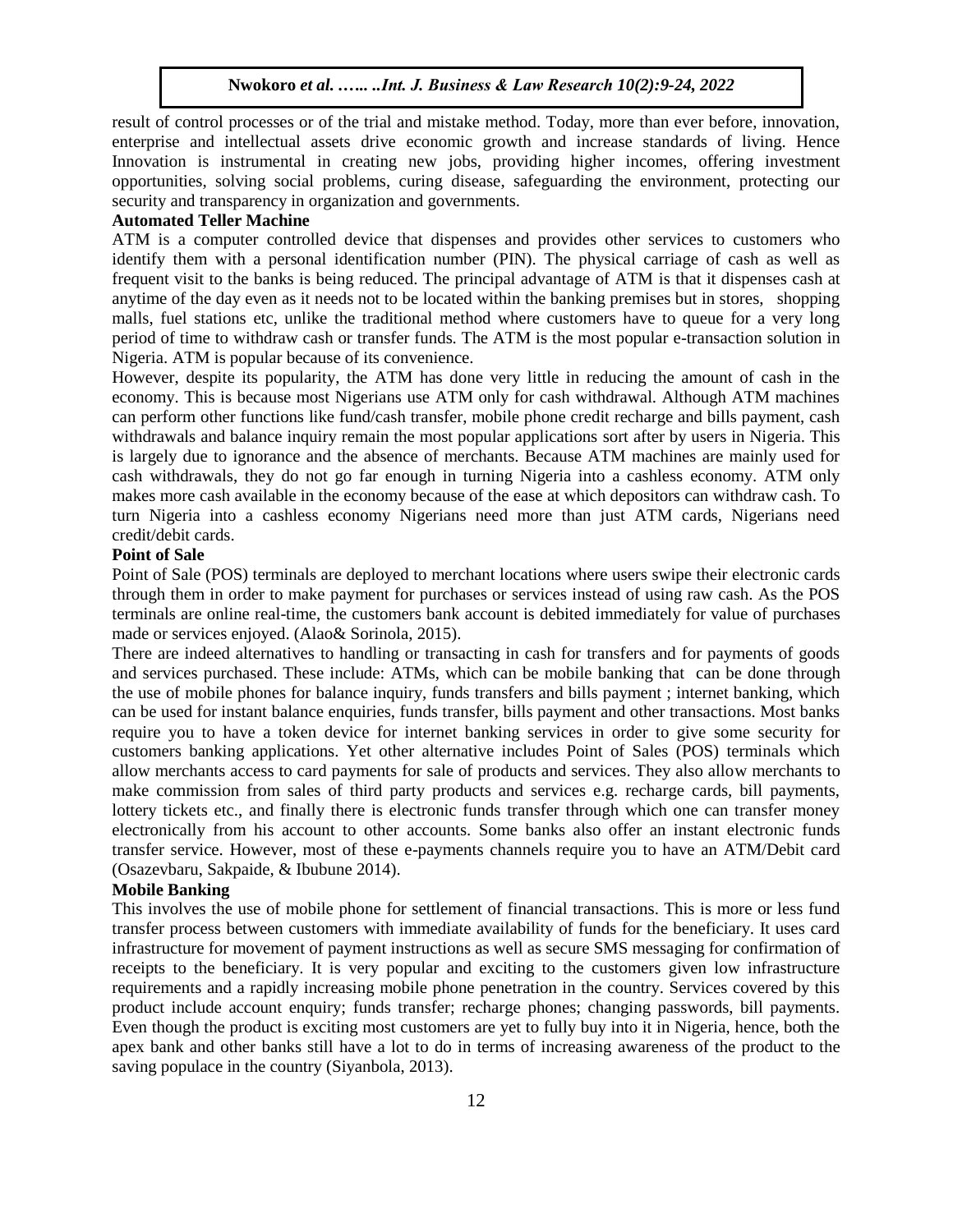Mobile banking (m-banking) refers to provision and availment of banking and financial services through the help of mobile telecommunication devices. The scope of services offered may include facilities to conduct bank and stock market transactions, administer accounts and to access customized information (Kennedy & Jacky, 2013).

#### **Human Development Index**

The concept of Human Development Index (HDI) looks beyond GDP to a broader definition of wellbeing. It provides a composite measure of three dimensions of human development: living a long and healthy life (measured by life expectancy), being educated (measured by adult literacy and enrolment at the primary, secondary and tertiary level) and having a decent standard of living (measured by purchasing power parity, PPP, income). Prior to the HDI as a measure of Economic Development, the Physical Quality of Life Index (PQLI) had been used. The PQLI is an attempt to measure the quality of life or well-being of a country. The value is the average of three statistics: basic literacy rate, infant mortality, and life expectancy at age one, all equally weighted on a 0 to 100 scale. It was developed for the Overseas Development Council in the mid-1970s by Morris David Morris, as one of a number of measures created due to dissatisfaction with the use of GNP as an indicator of development (Wikipedia.org). Though the index is regarded as an improvement but it shares the general problems of measuring quality of life in a quantitative way as those proposed by the linear growth theories that employs income parameters such as Gross Domestic Product (GDP), Per Capita Income (PCI), Savings, Investments etc. It has also been criticized because there is considerable overlap between infant mortality and life expectancy. However, the HDI index is not in any sense a comprehensive measure of human development. It does not, for example, include important indicators such as gender or income inequality and more difficult to measure indicators like respect for human rights and political freedoms. What it does provide is a broadened prism for viewing human progress and the complex relationship between income and well-being. HDI (Human Development Index) is a composite measure of development based on an assessment of education, life expectancy and income per capita indicators.

The report noted that in 2015, Nigeria was Africa's largest economy with GDP at \$490billion in Market Exchange Rate (MER) terms with the potential of being among the top ten global economies by 2050 according to PwC's estimates. In addition, prior to the now protracted decline in global oil prices, Nigeria was growing at a CAGR of 5.3% post rebasing. Yet, this growth did not translate into social development as high poverty and inequality levels persist. The report argues therefore that national polices should be guided not only by improvement in GDP but also a broader measure of development for which the firm has adopted the HDI.

#### **Theoretical Framework**

The study will be anchored on the Technology Acceptance Model (TAM) and Diffusion of Innovation Theory by Fred Davis (1985). TAM is an information systems theory that models how users come to accept financial innovation and use a technology that will enhance economic growth. TAM is one of the models that have been developed to provide a better understanding of the usage and adoption of information technology which is the base of financial innovation that improve economic development in Nigeria. It is presently a prominent theory used in modeling technology acceptance and adoption in information systems research. The model suggests that when users are presented with a new technology, a number of factors influence their decision about how and when they will use it. The factors are; perceived usefulness (PU) and perceived ease-of-use (PEOU). According to TAM, when the actual use of a technology system is influenced directly or indirectly by the user's behavioral intentions, attitude, perceived usefulness of the system, and perceived ease of the system. The theory seeks to explain how, why, and at what rate new ideas and technology spread through cultures. Innovation Diffusion Theory (IDT) consists of six major components: innovation characteristics, individual user characteristics, adopter distribution over time, diffusion networks, innovativeness and adopter categories, and the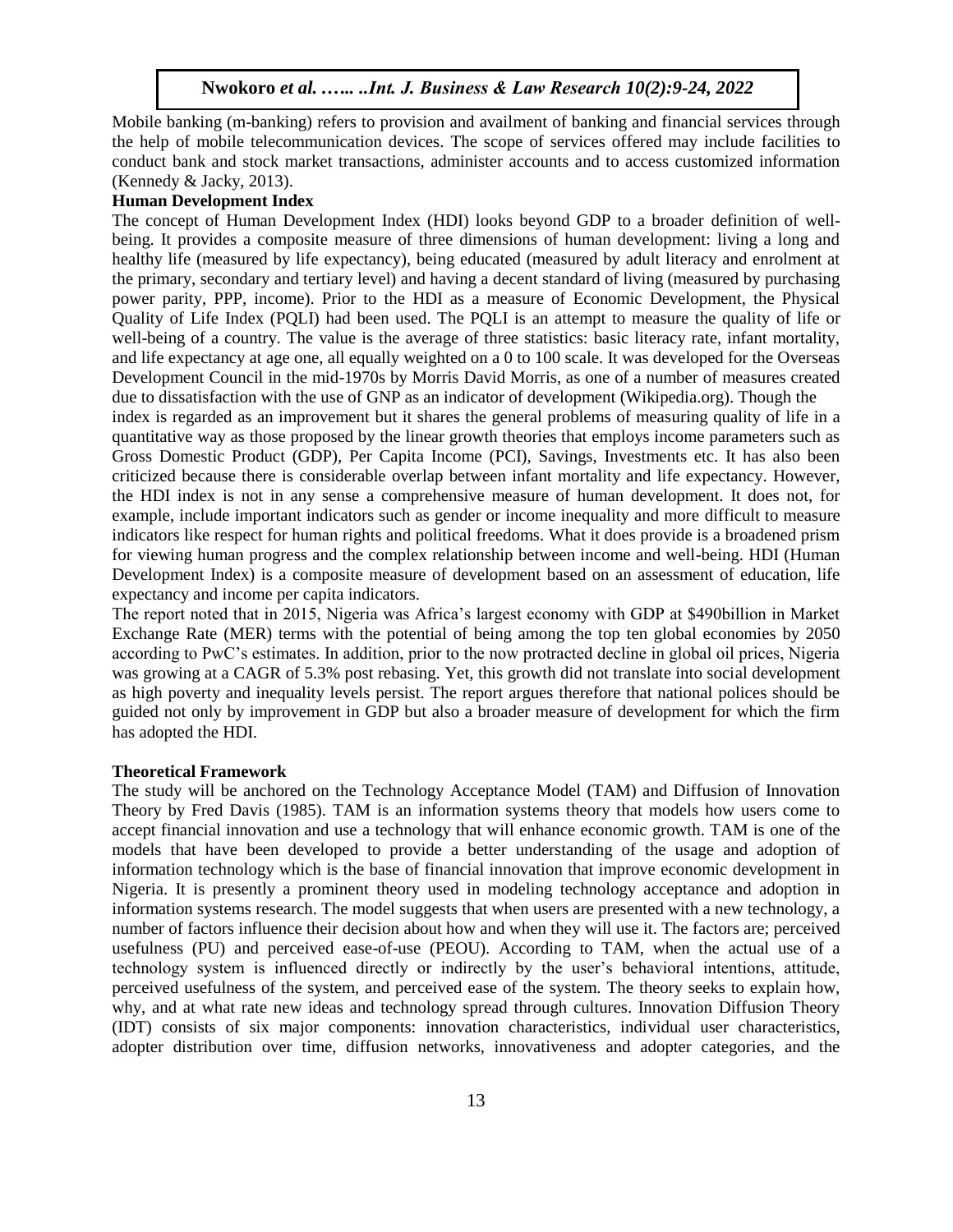individual adoption process which are the bases of cashless policy that promote the performance of money deposit banks in Nigeria.

#### **Empirical Review**

Nzyuko and Jagongo, (2018) investigated financial innovations adopted by commercial banks in Kenya. The study is centered on the use of technology such as Automatic Teller Machines (ATMs), mobile phone banking internet banking and agency banking and its impact on financial performance of commercial banks in Kenya .The study used time series data from central bank of Kenya (CBK) and Kenya Bankers' Association (KBA) annual bank supervisory reports (2010-2016). Through multiple regressions and correlation analysis the study found that there is a strong positive relationship between financial inclusion strategies and financial performance. Based on these results, the study recommends that financial inclusion innovations should be emphasized in the financial sector through regulatory and advisory bodies since it leads to improved financial efficiency.

Ajide (2016) used bank competition to moderate the effect of financial innovation on sustainable development in eight West African countries covering the period between 2000 - 2013. Two variables of competition and two variables of financial innovation, with other control variables were regressed on a growth indicator. The dependent variable was adjusted net savings while the independent variables included bank competition**,** bank return, financial innovations, and banking sector development. The results from panel data estimations indicated that increase in banking efficiency driven by competition and financial innovation improved economic growth and development. It was also discovered that the effect of financial innovation on growth and development depends on the variable adopted, as one of the variables showed a negative relationship while the other had a positive relationship with development though the two were insignificant. However, the two proxies of competition were significant. The researcher concluded that a reduction in demand for money caused by financial innovations could deter economic growth and development.

Ibenta, and Anyanwu (2017) evaluated the relationship between financial innovation and bank efficiency as well as the impact of financial innovation on efficiency ratio of deposit money banks in Nigeria from 2006 to 2014. Secondary data covering the period of the study were sourced from the Central Bank of Nigeria Statistical Bulletin. The unit root test was performed to ensure that the variables were free from stationarity defect linked with almost all time series data due to the nature they were generated. A multiple regression model was used and estimated to evaluate the relationship among the variables concerned. The finding reveals that the value of transactions on Automated Teller Machine (ATM) and Point of Sale (POS) are negatively related with efficiency ratio while web/internet and mobile banking are positively related but only that of web/internet was significantly related. The granger impact assessment depicts that financial innovation products reflected by value of transaction on ATMs, web/internet, POS and mobile banking has no significant impact on efficiency ratio of deposit money banks in Nigeria. The study found evidence that banks efficiency ratio exerted statistically significant impact on value of transactions on ATMs.

Chukwunulu, (2019) investigated the effect of financial innovations on economic growth in Nigeria. Data on the e-payment system were used as financial innovation variables spanning 2008 to 2017. The Generalised Methods of Moments (GMM) employed for data analysed revealed that transactions through ATM, Mobile Banking, Internet Banking and Point of Sale terminals have significant positive effect on economic growth. Further results from the adjusted coefficient of determination (Adj R2) showed that about 79% of changes in economic growth can be explained by financial innovations. The study therefore concludes that financial innovation has high predictive power on economic growth of Nigeria and has impacted positively in determining Nigeria's economic growth.

Ogunsakin and Alabi, (2020) examined the effect of financial innovation on different components of real output of some selected sectors of Nigerian economy between 1990 to 2018 using panel vector Error Correction as estimation technique. Data for the study were sourced from Central Bank of Nigeria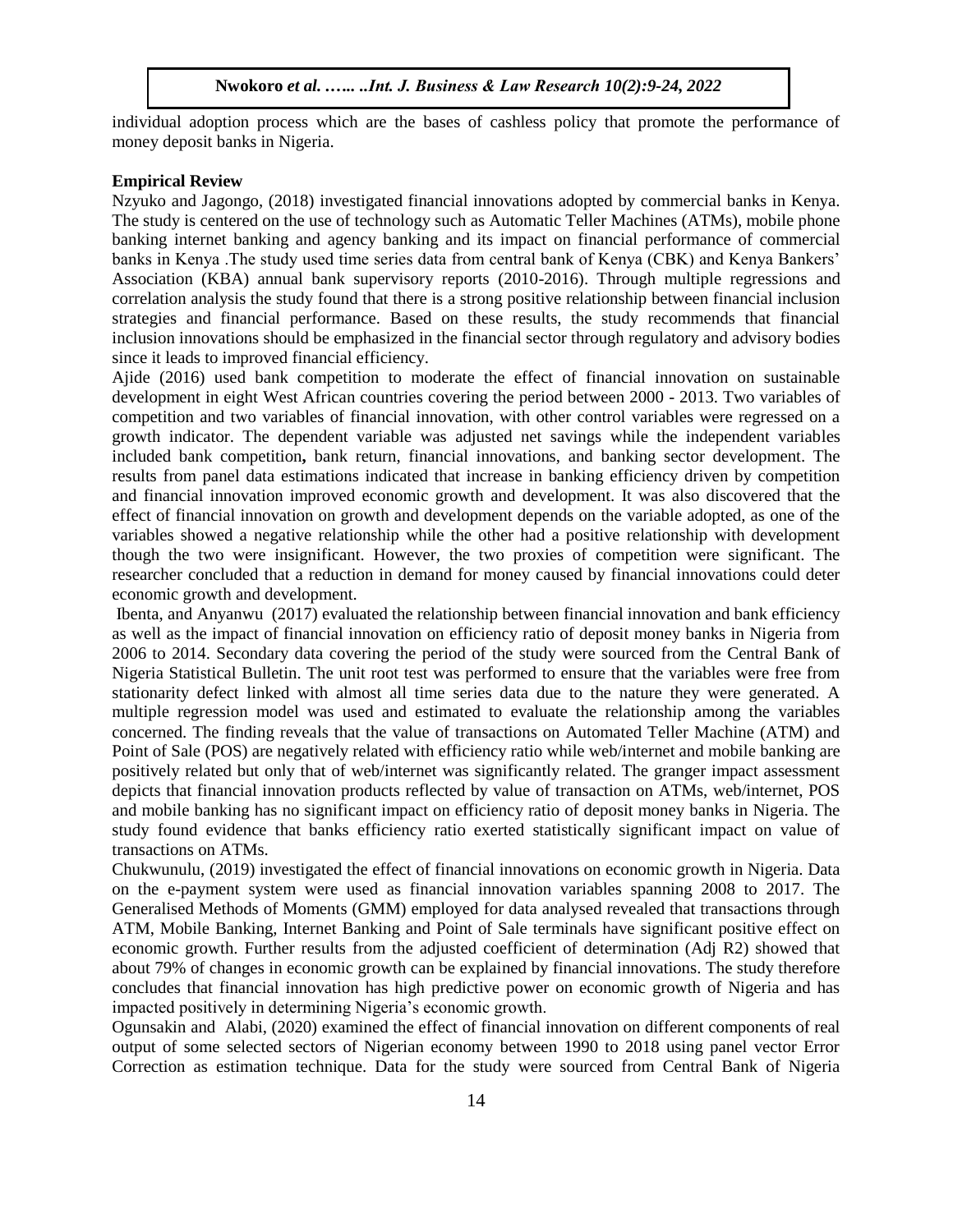statistical Bulletin and Bureau of Statistics. Results obtained from our various estimations showed that there is long-run co-movement between sectoral real output and financial innovation variables. Result from VAR revealed that sectoral output responded heterogeneously to shocks emanating from financial innovation. Take for instance, the responses of manufacturing and Agricultural sectors to shocks from financial innovation variables were positive and significance while responses of service and construction sectors were positive but insignificant. Results obtained from variance decomposition showed that the most essential financial innovation variables which have much influenced on sectoral output in Nigeria during the study period are Automated teller machine ATM) and point of sale transaction (POS).

Jegede, (2014) investigated the effects of automated teller machine on economic development in Nigerian. Questionnaire was used to collect the data from a convenience sample of 125 employees of five selected banks in Lagos State with inters witch network. Thereafter, data collected through the questionnaire were analyzed statistically by using the Software Package for Social Science (SPSS Version 20.0 for Student Version) and chi-square technique. The results indicate that less than the benefits, the deployment of ATMs terminals have averagely improved economic development in Nigeria. Similarly, ATM service quality is less correlated to security and privacy of users and providers. The study concluded that banks should strive to increase their security layers to subvert the tricks of web scammers, limit the amount which customers may be allowed to withdraw at a time and provide electronic alerts to customers 'phone for all transactions carried out on their bank accounts through ATMs and the provisions of extra security layer that can prevent third party to make use someone else's ATM card for unauthorized withdrawals electronically.

#### **METHODOLOGY**

# **Research Design**

Secondary data were sourced from the Central Bank of Nigeria Statistical Bulletin, therefore the study adopted an *ex-post facto* research design.

# **Model Specification**

The model was be adopted from the works of Emeka *et al.* (2016) who examined financial innovation and economic development: Evidence from Nigeria

**The model is stated thus:**

 $HDI = f (ATM, POS)$ Where: HDI= Human development index ATM= Automated teller machine POS= Point of sale

**The model is modified by introducing mobile banking and internet banking as new variables, thus:**   $HDI = f (ATM, POS, MB, ITB)$ 

**The Econometric Equation Form of the Model is:** HDI =  $\beta_0 + \beta_1ATM + \beta_2POS + \beta_3MB + \beta_4ITB + \mu$ --- - ---- 1

#### **Where**

HDI= Human development index ATM= Automated teller machine POS= Point of sale MB= Mobile Banking ITB= Internet Banking

 $β_0$  and μ are the constant and error term respectively while  $β_1$ ,  $β_2$ ,  $β_3$ , and  $β_4$  are the coefficient of financial innovation on economic development in Nigeria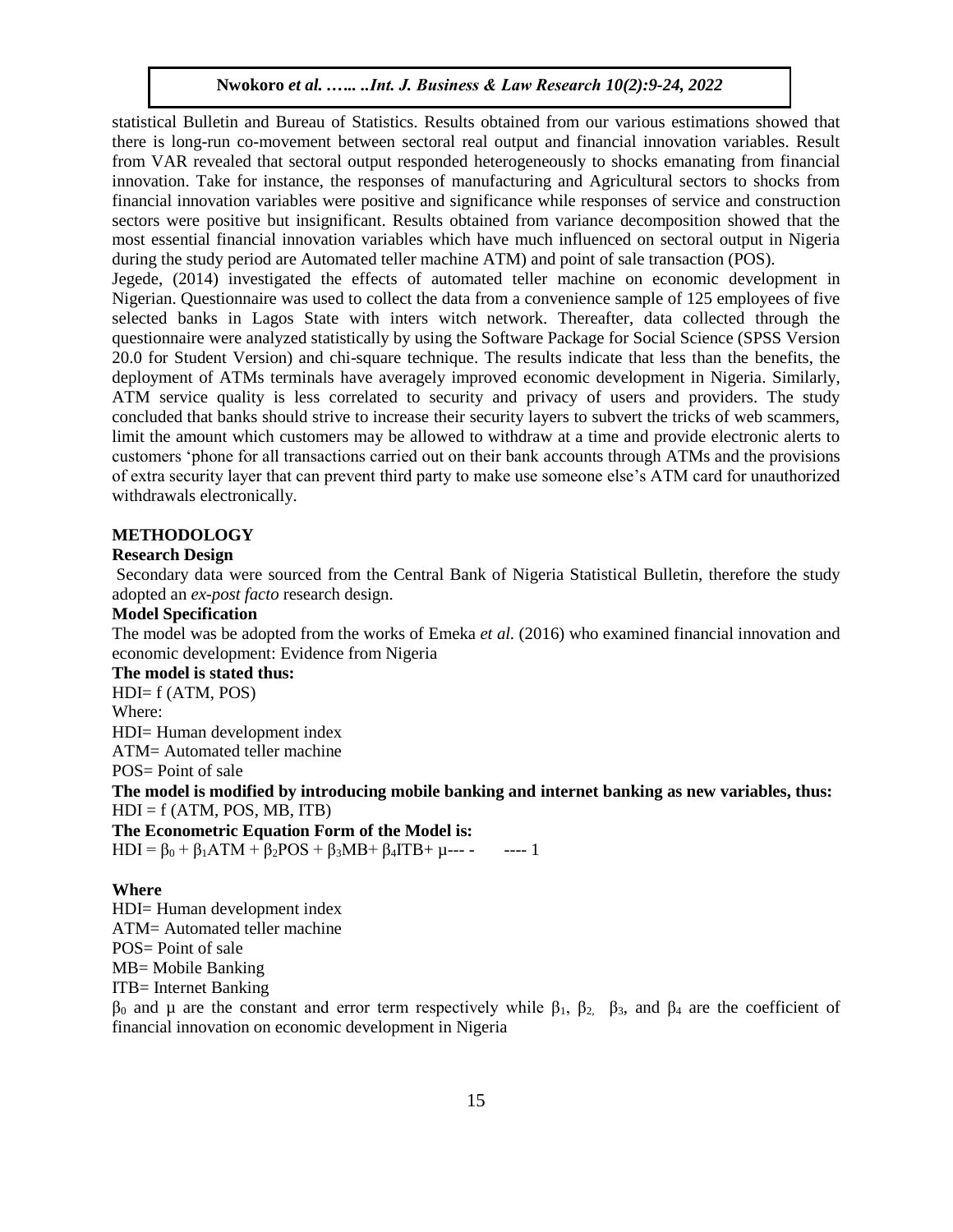#### **Method of Analysis**

The data are analyzed with econometric techniques as; Descriptive Statistics, Augmented Dickey Fuller Tests for unit roots, The Autoregressive Distributive Lag (ARDL) approach.

# **DATA PRESENTATION AND ANALYSIS**

# **Unit Root**

# **Table 1: Summary of the Unit Root Result**

| Variables  | At Level    | At First          | At Second  | Order of    | Probability |
|------------|-------------|-------------------|------------|-------------|-------------|
|            | 1(0)        | Difference $1(1)$ | Difference | Integration |             |
| ATM        | $-3.839292$ |                   |            | 1(0)        | 0.0112      |
| MВ         | $-4.595801$ |                   |            | 1(0)        | 0.0016      |
| <b>ITB</b> | $-5.814004$ |                   |            | 1(0)        | 0.0022      |
| <b>EDI</b> | $-4.340303$ |                   |            | 1(0)        | 0.0048      |
| <b>POS</b> | $-5.718454$ |                   |            | 1(0)        | 0.0127      |
| HDI        |             | $-5.193801$       |            | 1(1)        | 0.0002      |
|            |             |                   |            |             |             |

#### **Source: Eviews 9.0**

From the analyses of stationarity of the variables, it was seen that the variables have mixed stationarity of level and first differences. The Autoregressive Distributive Lag (ARDL) approach which is capable of handling both stationary at level I(0) and first difference I(1). Thus, the most suitable tool of analyses is the ARDL test that accommodates both the short and long run trends in testing the relationship between the dependent and independent variables.

# **Examine the Effect of Financial Innovation on Human Capital Development in Nigeria ARDL (Bounds) Test for Cointegration**

**Table 2. Result of the ARDL (Bounds) Test for Financial Innovation and Human Capital Development in Nigeria**

ARDL Bounds Test Date: 04/25/21 Time: 17:23 Sample: 2010 2019 Included observations: 44 Null Hypothesis: No long-run relationships exist

| <b>Test Statistic</b> | Value   |   |
|-----------------------|---------|---|
| F-statistic           | 6.48674 | 5 |

Critical Value Bounds

| Significance | 10 Bound | 11 Bound |  |
|--------------|----------|----------|--|
| 10%          | 2.26     | 3.35     |  |
| 5%           | 2.62     | 3.79     |  |
| 2.5%         | 2.96     | 4.18     |  |
| 1%           | 3.41     | 4.68     |  |

Source: Eviews 9.0

The bound test is shown in Table 2. The result compared the F-statistics with the critical bound values. The F-statistics is 6.48674. The results showed that the F-statistic is higher than the lower bounds at 2.62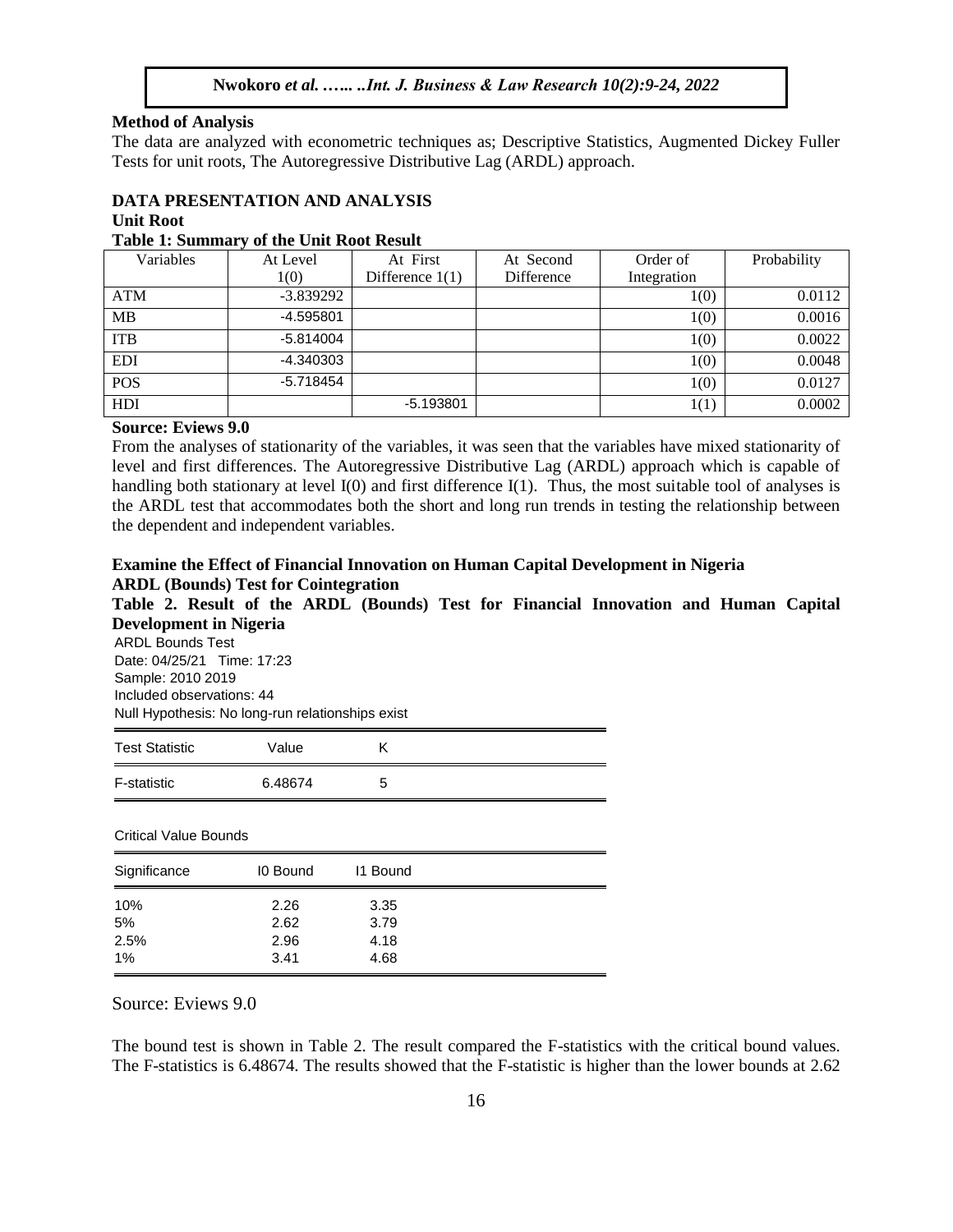and upper bounds at 3.79 of the critical values at 0.05 level of significance. This means that there is a cointegration or long run relationship between financial innovation variables and human capital development in Nigeria

# **Nature of ARDL Long Run Relationship and Speed of Correction to Equilibrium**

# **Table 3: Model of the Long Run Relationship Between Financial Innovation Variables and Human Capital Development in Nigeria**

ARDL Cointegrating And Long Run Form Dependent Variable: HDI Selected Model: ARDL Date: 04/25/21 Time: 17:23 Sample: 2010 2019 Included observations: 44

| <b>Cointegrating Form</b> |             |            |             |        |  |
|---------------------------|-------------|------------|-------------|--------|--|
| Variable                  | Coefficient | Std. Error | t-Statistic | Prob.  |  |
| $D(HDI(-1))$              | 8.587973    | 0.208800   | 4.815958    | 0.0380 |  |
| $D(HDI(-2))$              | 0.237865    | 0.116746   | 2.037455    | 0.0213 |  |
| $D(HDI(-3))$              | $-0.160533$ | 0.155162   | $-1.034616$ | 0.3593 |  |
| D(ATM)                    | 0.000002    | 0.000001   | 1.316227    | 0.2041 |  |
| $D(ATM(-1))$              | $-0.000002$ | 0.000002   | $-0.862785$ | 0.4369 |  |
| $D(ATM(-2))$              | 0.000007    | 0.000004   | 2.039678    | 0.1110 |  |
| D(MB)                     | $-0.000002$ | 0.000001   | $-2.188334$ | 0.0939 |  |
| $D(MB(-1))$               | 0.000001    | 0.000000   | 2.354086    | 0.0782 |  |
| $D(MB(-2))$               | 0.000001    | 0.000000   | 2.931361    | 0.0428 |  |
| $D($ ITB $)$              | 0.000672    | 0.000408   | 1.648477    | 0.1746 |  |
| $D(ITE(-1))$              | 0.001696    | 0.000463   | 3.663105    | 0.0215 |  |
| $D(ITE(-2))$              | $-0.000610$ | 0.000291   | $-2.094034$ | 0.1044 |  |
| D(POS)                    | 0.000013    | 0.000004   | 2.986905    | 0.0405 |  |
| $D(POS(-1))$              | 0.000003    | 0.000005   | 0.704552    | 0.5199 |  |
| $D(POS(-2))$              | $-0.000002$ | 0.000003   | $-0.771175$ | 0.4836 |  |
| $CointEq(-1)$             | $-6.904626$ | 3.208291   | $-2.454298$ | 0.0014 |  |
| Long Run Coefficients     |             |            |             |        |  |
| Variable                  | Coefficient | Std. Error | t-Statistic | Prob.  |  |
| <b>ATM</b>                | $-1.360017$ | 0.000046   | 1.275025    | 0.4657 |  |
| <b>MB</b>                 | 3.671075    | 0.000149   | 2.502412    | 0.0418 |  |
| <b>ITB</b>                | $-0.007437$ | 0.020454   | $-0.363584$ | 0.7346 |  |
| POS                       | 6.252043    | 0.000095   | 3.448792    | 0.0018 |  |
| C                         | 4.841141    | 9.032941   | s2.535943   | 0.0104 |  |

Source: Eviews 9.0

Having found presence of long run relationship between financial innovation variables and human capital development in Nigeria from result of the Bound Test, further analyses presented in Table 3 explains the nature of the long run relationship. The results showed that the error correction term [CointEq(-1)] is rightly signed. The coefficient of the error term is -6.904626 with probability value of 0.0014. Since the p.value is less than 0.05, it connotes that the error term is statistically significant. This indicates that the changes in human capital development trend will eventually return on a growing normal trend over time. The coefficient indicates about 69% of the deviations in human capital development in Nigeria due to financial innovation variables can be corrected within a year. This implies that increasing the rate of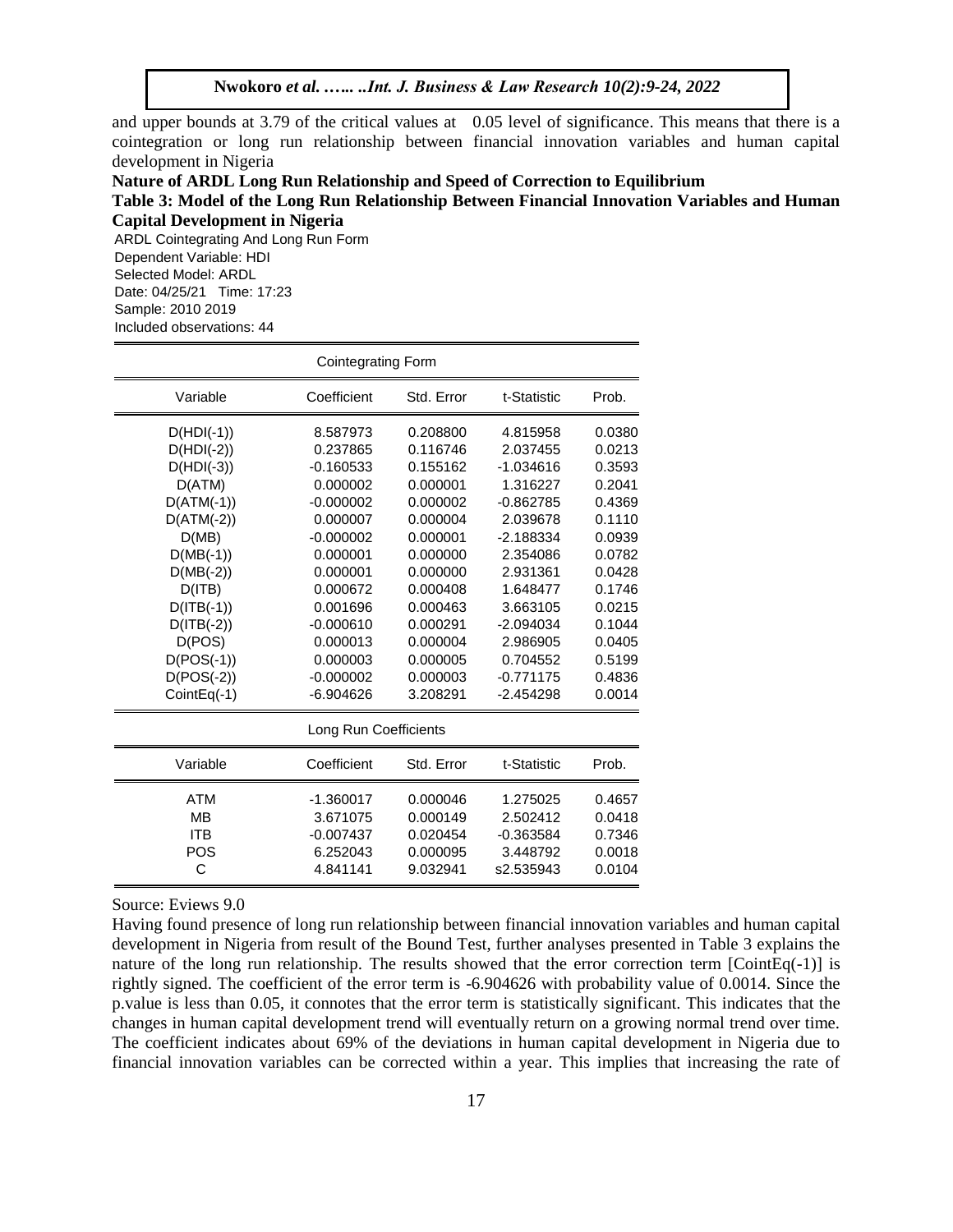financial innovation can be used as a significant policy adjustment to stabilize human capital development in Nigeria within the period under review

**Short Run Relationship Table 4: Short Run Model of the Relationship Between Financial Innovation and Human Capital Development in Nigeria**

Dependent Variable: D(HDI) Method: Least Squares Date: 04/25/21 Time: 17:23 Sample: 2010 2019 Included observations: 44

| Variable                                | Coefficient          | Std. Error            | t-Statistic | Prob.       |
|-----------------------------------------|----------------------|-----------------------|-------------|-------------|
| $D(HDI(-1))$                            | 3.587973             | 0.208800              | 2.815958    | 0.0480      |
| $D(HDI(-2))$                            | 0.237865             | 0.116746              | 2.037455    | 0.0013      |
| $D(HDI(-3))$                            | $-0.160533$          | 0.155162              | 2.034616    | 0.0593      |
| D(ATM)                                  | 1.926306             | 1.264506              | 3.316227    | 0.0021      |
| $D(ATM(-1))$                            | 5.287406             | 3.982406              | $-1.478911$ | 0.2546      |
| $D(ATM(-2))$                            | $-7.312206$          | 3.591206              | $-0.039678$ | 0.9110      |
| D(MB)                                   | 2.125106             | 9.675307              | 2.188334    | 0.0539      |
| $D(MB(-1))$                             | 1.979306             | 5.496107              | 3.594777    | 0.0229      |
| $D(MB(-2))$                             | 9.983-07             | 3.412407              | 2.931361    | 0.0428      |
| D(ITB)                                  | 0.030672             | 0.000408              | 4.648477    | 0.0746      |
| $D(ITE(-1))$                            | 0.701086             | 0.000281              | 3.863149    | 0.0181      |
| $D(ITB(-2))$                            | $-0.000610$          | 0.000291              | $-2.094034$ | 0.1044      |
| D(POS)                                  | 1.272605             | 4.273-06              | 2.986905    | 0.0405      |
| $D(POS(-1))$                            | 9.802607             | 3.384206              | 4.290203    | 0.0016      |
| $D(POS(-2))$                            | $-2.253606$          | 2.921206              | $-0.771175$ | 0.4836      |
| С                                       | $-0.458100$          | 0.166954              | $-2.743860$ | 0.0517      |
| $ATM(-1)$                               | $-1.658406$          | 3.745306              | $-0.440333$ | 0.6824      |
| $MB(-1)$                                | -7.073706            | 1.611506              | -4.395027   | 0.0117      |
| $ITB(-1)$                               | 0.000704             | 0.000607              | 1.159215    | 0.3109      |
| POS (-1)                                | 4.032506             | 2.403606              | 1.680173    | 0.1682      |
| $HDI(-1)$                               | 0.094626             | 0.208291              | 0.454298    | 0.6732      |
| 0.799090<br>R-squared                   |                      | Mean dependent var    |             | $-0.001071$ |
| Adjusted R-squared                      | 0.773055             | S.D. dependent var    |             | 0.026295    |
| S.E. of regression                      | 0.007136             | Akaike info criterion |             | $-7.279042$ |
| Sum squared resid                       | 0.000204             | Schwarz criterion     |             | $-6.137152$ |
| Log likelihood                          | 125.9066             | Hannan-Quinn criter.  |             | $-6.929955$ |
| <b>F-statistic</b><br>Prob(F-statistic) | 12.76635<br>0.007927 | Durbin-Watson stat    |             | 1.819650    |

#### Source: Eviews 9.0

**Human Capital Development Index (HDI)**: The results showed that the coefficient of human capital development index in the first year is positive at 3.587973 and after one year is positive at 0.237865 with t-Statistic of 2.815958 and 2.037455 with probability value of 0.0480 and 0.0013 which means that human capital development is an endogenous variable in the short run

**Automated Teller Machine (ATM):** The coefficient of automated teller machine in the first year is positive at 1.926306 and after one year is positive at 5.287406 with t-Statistic of -2.316227and 3.478911 and probability value of 0.0021 and 0.0546 showing that automated teller machine has positive and significant effect on human capital development in the short run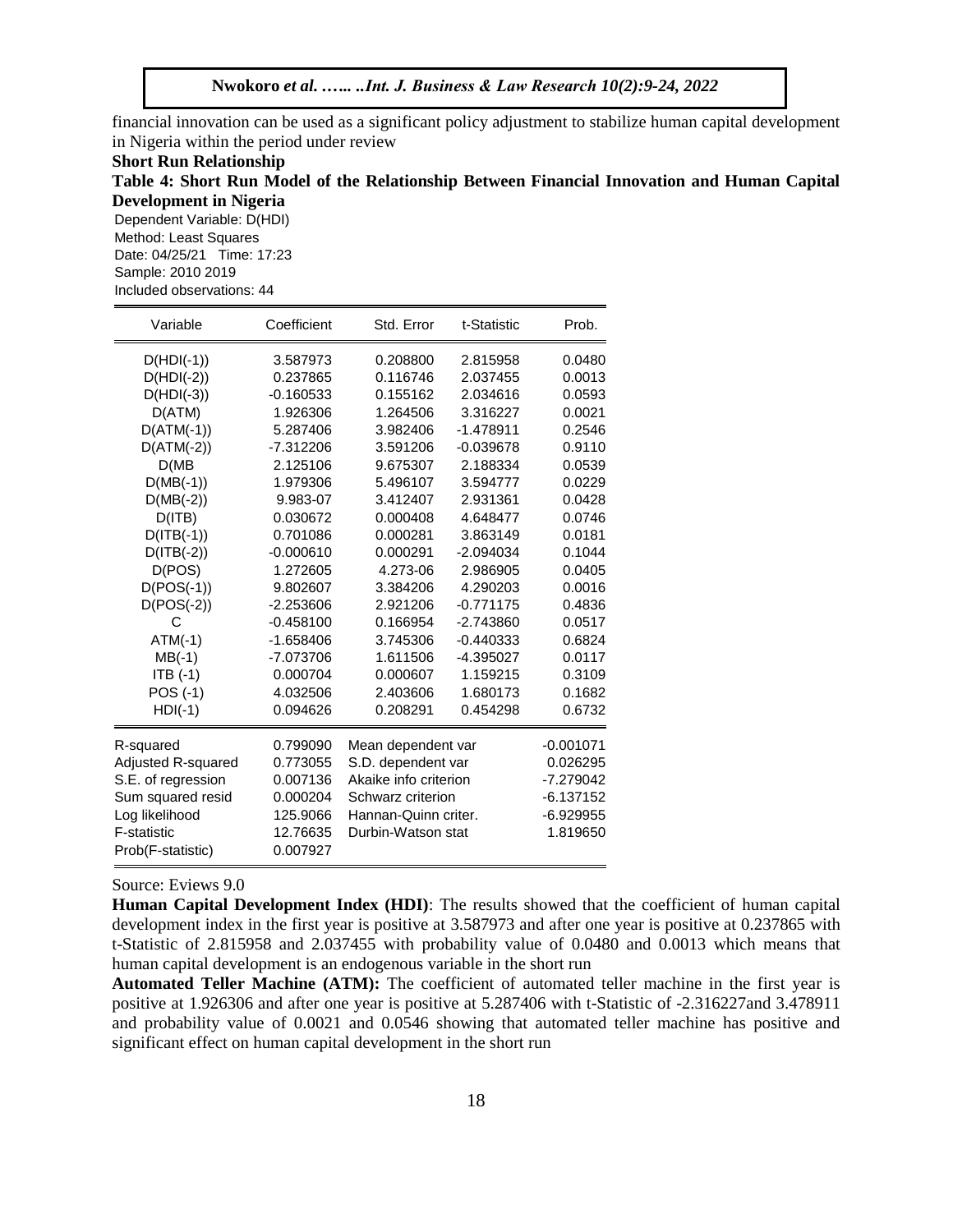**Mobile Banking (MB):** The coefficient of mobile banking in the first year is positive at 2.125106 and after one year, is positive at 1.979306 with t-Statistic of 2.188334 and 3.594777 with probability value of 0.0539 and 0.0229 this indicate that mobile banking has significant effect on human capital development in the short run

**Internet Banking (IB):** The coefficient of internet banking in the first year is positive at 0.030672 and after one year, is positive at 0.701086 with t-Statistic of 4.648477 and 3.863149 and probability value of 0.0746 and 0.0181 showing that of internet banking has positive and significant effect on human capital development in the short run

**Point of sale (POS):** The coefficient of point of sale in the first year is positive at 1.27505 and after one year is positive at 9.80407 with t-Statistic of 2.986905 and 4.290203 with probability value of 0.0405 and 0.0016 indicating that point of sale has positive and significant effect on human capital development in the short run

#### **CONCLUSION**

The study revealed that automated teller machine, mobile banking, internet banking and point of sale has (69% long run and 77% short run) significant positive effects on human capital development in Nigeria**.**  The study therefore concludes that financial innovation instruments have short run significant effects on economic development but have no long run significant effect on human capital development in Nigeria**.** 

# **RECOMMENDATIONS**

The recommendations of the study are as follows:

- 1. There is significant need for increased public education and awareness on the benefits of automated teller machine to enhance financial innovation in Nigeria
- 2. The banks must improve service quality and customer responsiveness in cases of lost or stolen cards, frauds, and other customer complaints in relation to point of sale
- 3. There is additional need for ensuring ease of use, and customer interactive features in mobile and online shopping systems in Nigeria
- 4. Management of banks should from time to time train customers with regard to internet banking, its benefits, risk exposure, physical and internet security to avoid financial loss in the hands of hackers. This will enhance their technical computer which will rob off positively on their operations with a positive spill-over effect on the entire economy
- 5. The study equally recommends that the monetary authorities in Nigeria should reduce interest rate to attract low interest rates that can encourage credit and boost productivity across the sectors which will improve economic development in Nigeria

#### **REFERENCES**

- Abdullahi, H. (2009). Monetary economics: Theory, policy and the millennium global financial crisis: A Guide to Tertiary Institutions in Nigeria (1st ed.). Halygraph Nig. Ltd. Minna and Kaduna, 1986- 2010: *International Business and Management*. *10 (1): 104-110*
- Abubakar, M., Gatawa, N. M. & Birnin-Kebbi, H. S. (2013). Impact of information and communication technology on banks performance: A Study of Selected Commercial banks in Nigeria (2001- 2011). *European Scientific Journal, 9(7), 213-238.*
- Adamu P.A. (2003). The impact of human capital on economic growth in Nigeria: An error correction approach. Paper presented at the 2002 Annual Conference of the Nigeria Economic Society, Nigeria. Educational Development. *European Journal of Scientific Research* 24(2); *157-162.*
- Adawo, M.A. (2011). Has education (human capital) contributed to the economic growth of Nigeria? : *Journal of Economics and International Finance, 3(1), 46-58.*
- Adegbemi, B. O. (2018). Macroeconomic dynamics and the manufacturing output in Nigeria: *Mediterranean Journal of Social Sciences 9(2) 13-25*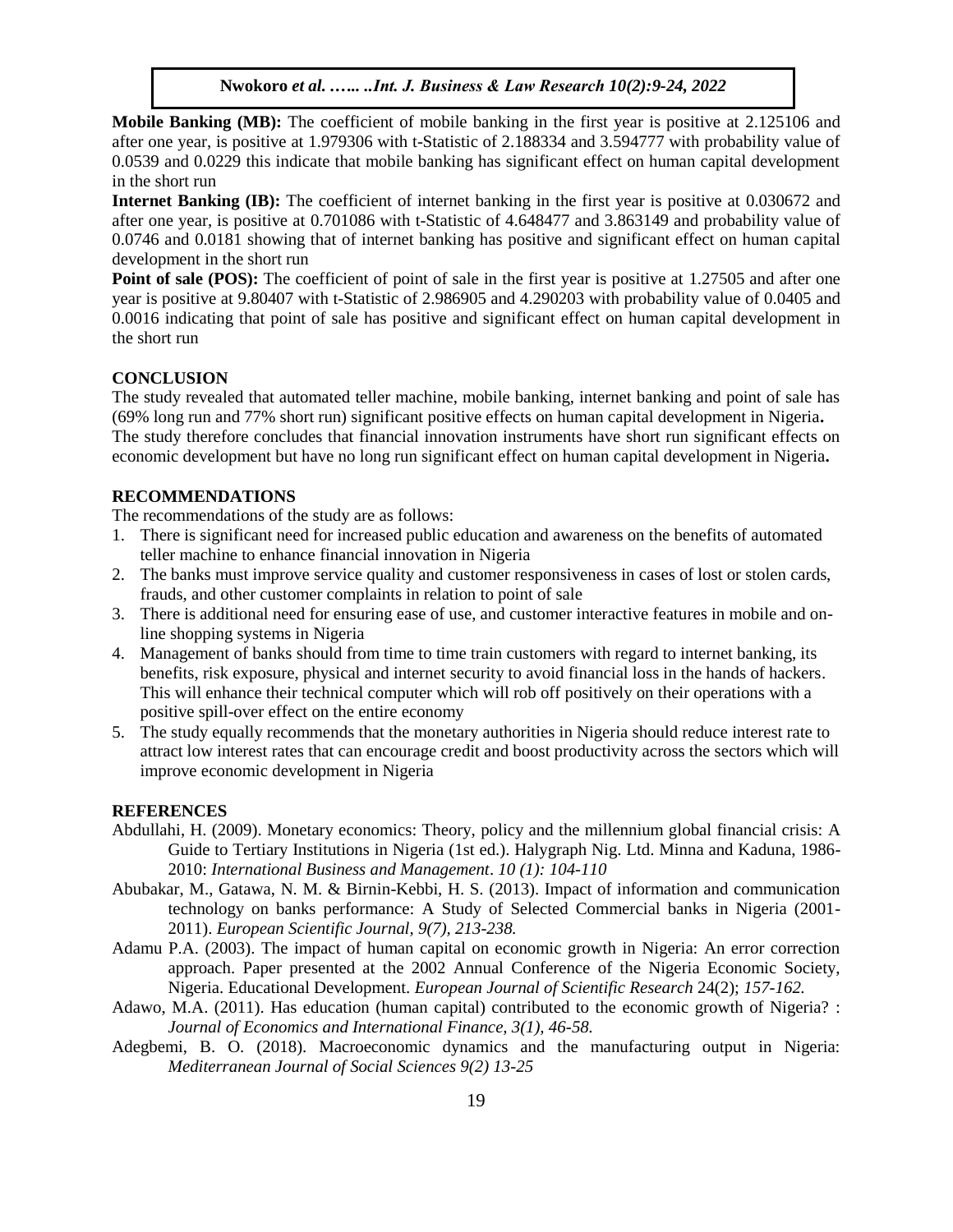- Adekunle, O. A., Alalade, Y.S. A. & Okulenu, S. A.(2016). Macro-economic variables and its impact on Nigerian capital market growth: *IIARD International Journal of Economics and Business Management 2(2) 5-17*
- Adele, H. A & Akanbi T.A. (2012). Effects of new financial products on the performance of
- Adewoye J. O. (2013). Impact of mobile banking on service delivery in the Nigerian commercial banks. Int. Rev. *Manage. Bus. Res. 2(2), 333 - 344.*
- Adewuyi, I. D. (2011). Electronic banking in Nigeria: challenges of the regulatory authorities and the way forward: *International Journal of Accounts and Management Research, 3(4),15-37*
- Adu, C. A. (2016). Cashless policy and its effects on the Nigerian economy: (2006 2014): Asian Journal of Economics, Business and Accounting 2(1) 1-12,
- Adu-Asare Idun, A & Q.Q. Aboagye, A. (2014). Bank competition, financial innovations and economic growth in Ghana, *African Journal of Economic and Management Studies, 5 (1), pp. 30-51.*
- Adu-Asare Idun, A., & Q.Q. Aboagye, A. (2014). Bank competition, financial innovations and economic growth in Ghana, *African Journal of Economic and Management Studies, 5 (1), pp. 30-51.*
- Agwu M.E., Atuma O., Ikpefan, O.A. & Aigbiremolen, M.O. (2014). Impediments to e-banking services marketing in developing economies – a study of Nigerian banks. *European Journal of Business and Social Sciences (EJBSS); 4(3)25-57*
- Agwu, E. (2013). From reluctance to resistance of the adoption of internet banking services in selected cities of the United Kingdom; *International Journal of Customer Relationship Marketing and Management 3(6)3-27*
- Agwu, M.E & Murray, P.J. (2014). Drivers and inhibitors to E-commerce adoption among SMEs in Nigeria: *Journal of Emerging Trends in Computing and Information Sciences, 7(3)9-28*
- Ajayi S. I., & Ojo O. O. (2006). Money and banking: Analysis and policy in the Nigerian context. Ibadan Daily Graphics.
- Ajayi, S. I. (2014). Effect of monetary policy on Nigerian banking industry: issues, prospects and challenges. *International Journal of Business and Finance Management Research, 2(1), 23 - 34.*
- Ajide, F. M. (2016). Financial innovation and sustainable development in selected countries in West Africa. *Journal of Entrepreneurship, Management and Innovation (JEMI), 12(3), 85-111.*
- Akinlo, O & Lawal, Q. A. (2012). Impact of exchange rate on industrial production in Nigeria: *Global Advanced Research Journal of Management and Business Studies*, 2(5) 23-37
- Akomolafe, K.J., Danladi, J.D., Babalola. O & Abah, A. G. (2015). Monetary policy and commercial banks' performance in Nigeria: *Public Policy and Administration Research 5(9)45-63*
- Alao, A. A., & Sorinola, O. O. (2015). Cashless policy and customers' satisfaction: a study of
- Al-Fawwaz T. M. & Al-Sawai'e, K. M. (2012). Output, money, and prices: The Case of Jordan: *International Business Research, 4*(5),12,7
- Amadi, V.L; (2005). An Investigation into the Role of Private Sector in Nigeria Higher Institution: A Study of the University of Abuja", International Journal of Research in Education, 7(2)3-47
- Antwi, S., Mills, E.F & Zhao, X. (2013). Impact of macroeconomic factors on economic growth in Ghana: A Cointegration Analysis: *International Journal of Academic Research in Accounting, Finance and Management Sciences*, 3 (1): 35–45
- Arnaboldi, F. & Rossignoli, B. (2013). Financial innovation in banking. Available at: http://convegni.unicatt.it/meetings\_Arnaboldi\_Rossignoli.pdf.
- Aroriode, O. R & Ogunbadejo, H. K., (2014). Impact of macroeconomic policy on agricultural growth in Nigeria: *IOSR Journal of Agriculture and Veterinary Science 3 (7),11-46*
- Audu, N. P & kumoko, T. P. (2013). Financial development and economic growth in Nigeria: European journal of business and management [www.iiste.org](http://www.iiste.org/) 3(4) 5-67.
- Azeez, K. (2011). Cyber Insecurity Threatens Nigeria Cashless Economy Drive", {Online} Available: http://www.nationalmirroronline.net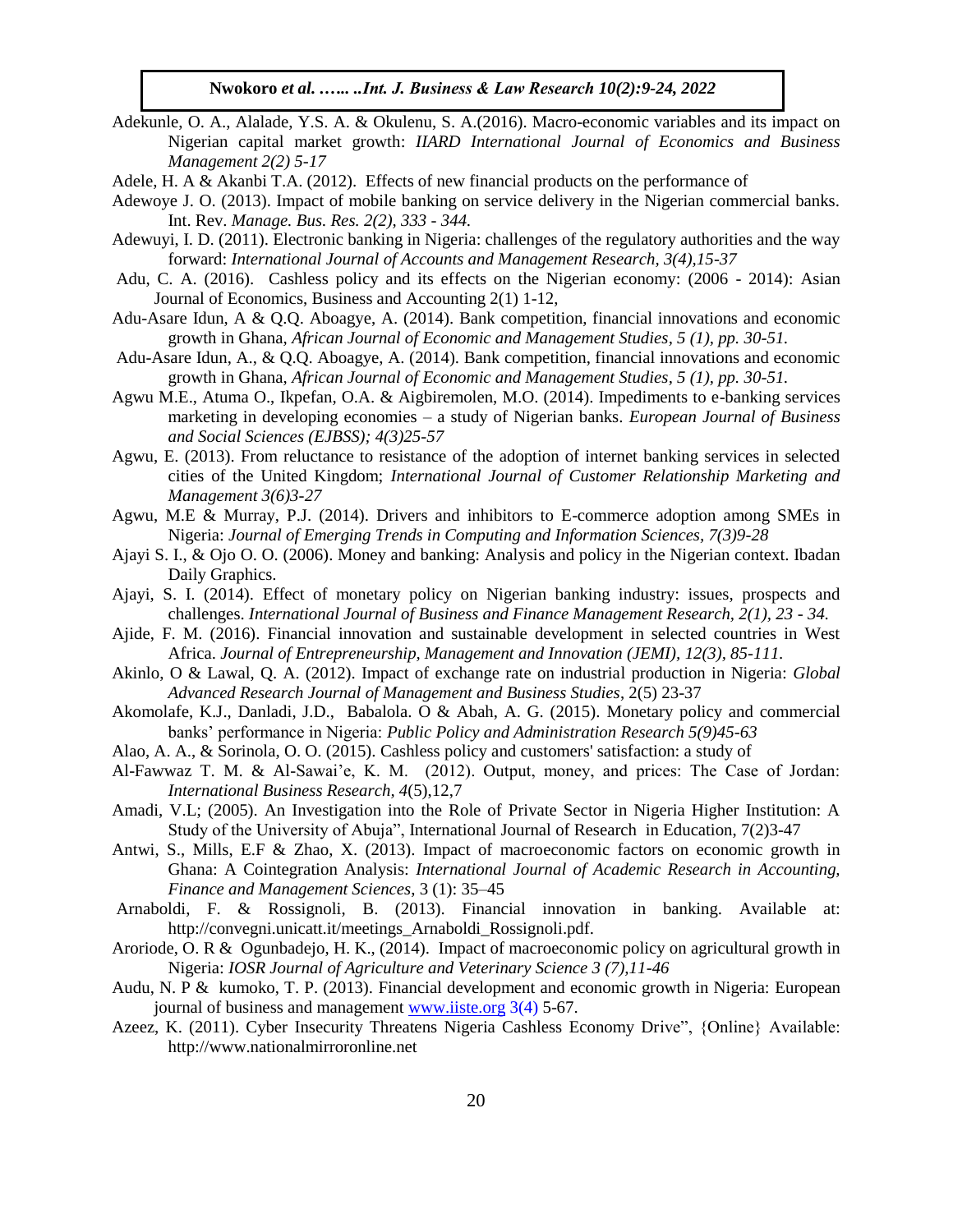- Bara, A. & Mudzingiri, C. (2016). Financial innovation and economic growth: Evidence from Zimbabwe. *Investment Management and Financial Innovations, 13(2), 67 – 77.*
- Barro, R.J. (1995), Inflation and economic growth. NBER Working Papers 5326, Cambridge, Mass.
- Basel Committee (1998). Risk management for electronic banking and electronic money activities. Basel Committee Publications. No. 35.
- Beck, T., Chen, T., Lin, C. & Song, F.M. (2014). Financial innovation: The bright and the dark sides. Available at: http://papers.ssrn.com/sol3/papers.cfm?abstract\_id=1991216.
- Bilkisu, K. U. F. & Kabiru, I. D. (2015). Impact of investment in information technology on financial performance of Nigerian banks: is there a productivity paradox?:
- Catherine, M. (2015). The effect of financial innovations on the financial performance of commercial banks in Kenya: *Interdisciplinary Journal of Contemporary Research in Business, 2(12), 732- 744*
- Central Bank of Nigeria, CBN (2011). Payment systems. Retrieved on April 3rd from: http://www.cbn.gov.ng/Paymentsystem/ Central Bank of Nigeria,
- Chukwunulu, J. I (2019). Effect of financial innovation on the Nigerian economy: *World Journal of Innovative Research (WJIR) ISSN: 6, (5) 15-21*
- Claudia C. & De Grauwe P. (2001). Monetary policy in a cashless society. Brussels, CEPR. Discussion Study.
- Cynthia, O. O. & Onyeiwu, C. (2019). The impact of financial innovation on economic growth in Nigeria: *International Journal of Economics, Commerce and Management United Kingdom 1(7) 8-27*
- Dawodu, B. F. & Osondu, M. C (2013). Adoption of automated teller machine in Nigerian banks: use enhancements and limitations: International Journal of Computer Science and Mobile Computing; *A Monthly Journal of Computer Science and Information Technology 2,( 8) 3-24*
- Dudu, O.F. & Agwu, M. E. (2014) A review of the effect of pricing strategies on the purchase of consumer goods, International Journal of Research in Management, Science & Technology (E-ISSN: 3(2),5-38
- Dunne, P. J., &Kasekende, E. (2016). Financial innovation and money demand: Evidence from Sub-Saharan Africa. South Africa: Economic Research Southern Africa (ERSA).
- Echekoba F. N. & Ezu G. K. (2012). Electronic retail payment systems: User acceptability and payment problems in Nigeria. *Arab. J. Bus. Manage. Rev. 5:60-63*.
- Egwali A. O. (2009). Customers perception of security indicators in online banking sites in Nigeria. J. Internet Bank. Commer. 14(1):5-8. European Central Bank, ECB (1998). Report on electronic money, Frankfurt, Germany.
- EPRA International Journal of Research and Development (IJRD)
- Erick, J. O. & Willy, M. (2017). Effects of e banking innovations on the financial performance of commercial banks in kenya: a case study of commercial banks in Kisii county:
- Ezeoha A. E. (2006). Regulating internet banking in Nigeria, Problem and challenges- Part 2. J. Internet Bank. Financial Intermediation, 24 (1), pp. 1-24.
- Frame, W.S., & White, L.J. (2014). Technological change, financial innovation, and diffusion in banking. Available at: http://papers.ssrn.com/sol3/papers.cfm?abstract\_id=2380060.
- Freedman, C. (2000). Monetary policy implementation: Past, Present and Future-''Will Electronic Money Lead to the Eventual Demise of Central Banking?'' International Finance, (3),6,8
- Greenwood, J. Zvi Hercowitz, & Per Krusell (1992). Macroeconomic implications of investment-specific technological change," Federal Reserve Bank of Minneapolis, Institute for Empirical Macroeconomics, 7 (8) 13-35
- Henry, W.A & Ruth Lesi Tony Obiosa (2020) Effects of financial innovations on the profitability of deposit money banks in Nigeria: *European journal of accounting, auditing and finance research 8, (1).52-73,*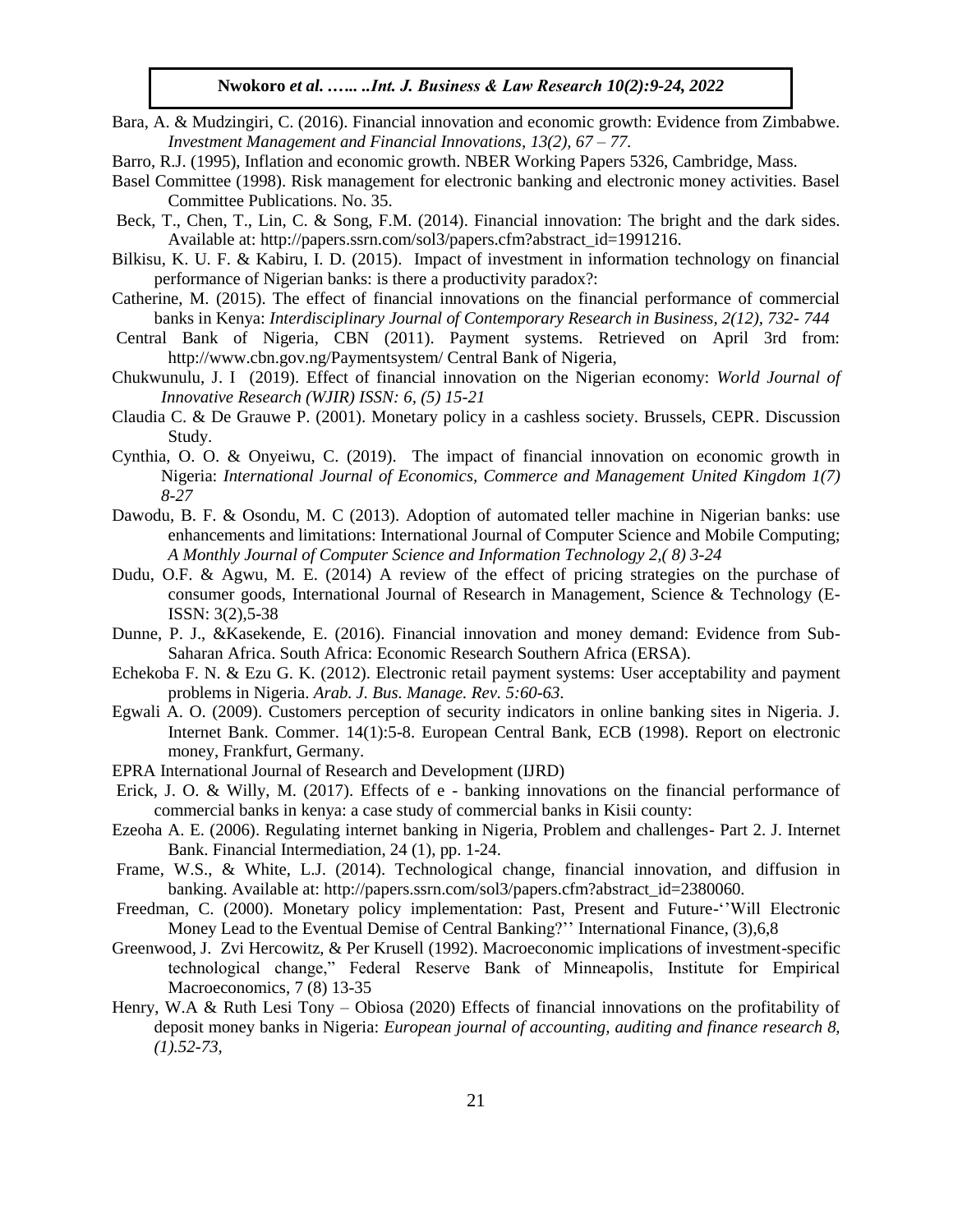- Hord J. (2005). Electronic payments. Retrieved from: http://www.richmondfed.org/news http://convegni.unicatt.it/meetings\_Arnaboldi\_Rossignoli.pdf.
- Humphrey D. B. & Berger A. N. (1990). Market failure and resource use: economic incentives to use different payment instruments, new york. monograph series in finance and economics.
- Humphrey D. B. (2004). Replacement of cash by cardless in U.S consumer payments. J. Econ. nd Bus. 56:211- 225.
- Humphrey D., Lawrence B. & Vessala J. M. (1996). Cash, electronic payments: across-country analysis. Journal of Money. 28: 914-939.
- Ibenta, S. N. & Anyanwu, F. A (2017). Financial innovation and efficiency on the banking sub-sector: the case of deposit money banks and selected instruments of electronic banking (2006 - 2014): *Asian Journal of Economics, Business and Accounting 2(1) 1-12,*
- Igbara, F. N., Emerenini, F. M & Daasi, G. L.K. (2015). The Impact of Cashless Policy on Small Scale Businesses in Ogoni Land of Rivers State, Nigeria: IOSR Journal of Economics and Finance (IOSR-JEF) (3),5,7
- Ignazio, V. (2007). Financial deepening and monetary policy transmission mechanism, BISReview 124/2007
- Isaac M. A. & Michael N. M. (2015). Effectiveness of mobile banking services in selected commercial banks in Rwanda: Journal of Applied Economics and Business (4),7,2
- James A. O. (2012). The acceptance of e-banking by customers in Nigeria. World Rev. Bus. Res. 2(2):6- 8.
- James A. O. (2013). Going cashless: Adoption of mobile banking in Nigeria. Arab. J. Bus. Manage. Rev. (Nigerian Chapter). 1(2):9-17.
- James, K. M. & James, M. N. (2014). Effects of Financial Innovations on the Financial Performance of Commercial Banks in Kenya:
- Jegede C.A. (2014). Effects of automated teller machine on economic growth in Nigerian:
- Jhingan, M. L (2010). Monetary economics 6th edition. Vrinda Publication (P) Ltd. India
- Kennedy O. & Jacky N. (2013). the impact of mobile and internet banking on performance of financial institutions in Kenya: European Scientific Journal (9),5,8
- Korir, M. C. (2014). The effect of financial innovations on financial performance of commercial banks in Kenya. Unpublished MBA project, University of Nairobi.
- Laeven, L., Levine, R. & Michalopoulos, S. (2015). Financial innovation and endogenous growth, *Journal of Financial Intermediation, 24 (1), pp. 1-24*.
- Makur, P. M. (2014).The affects of financial innovation on the financial performance of commercial banks in South Sudan .Unpublished MBA project, University of Nairobi.
- Mlachila, M., Park, S.G. & Yabara, M. (2013). Banking in sub-Saharan Africa: the macroeconomic context, Banking in Sub-Saharan Africa, 7.
- Mohammed, M., Mohammed, A.A. & Alexander, S. O. (2014). Effects of customers experience on ATM refund system for failed bank transactions: A Study of Deposit Money Banks in Maiduguri, Borno State, Nigeria: IOSR Journal of Business and Management IOSR- 16(11),2
- Mohammed, M., Mohammed, A.A. & Alexander, S. O. (2014). Effects of customers experience on ATM refund system for failed bank transactions: A Study of Deposit Money Banks in Maiduguri, Borno State, Nigeria: IOSR Journal of Business and Management IOSR- 16(11),2
- Morufu O. & Taibat A. (2012). Bankers perceptions of electronic banking in Nigeria: A review of post consolidation experience. Res. J. of Finance. Account. 3(2):5-6.
- Muhammad Z. B. & Mubarak A. S. (2013). Relationship between Inflation, Money Supply, Interest Rate and Income Growth (Rgdp) in Nigeria 1980- 2010. An Empirical Investigation." *Journal of Economics and Sustainable Development, 7(4)18-42*
- Muhammed, Z. & Yusuf, O. O. (2018). Financial innovation and industrial growth volatility: evidence from the Nigerian banking industry: NDIC Quarterly 33 (1). 21-44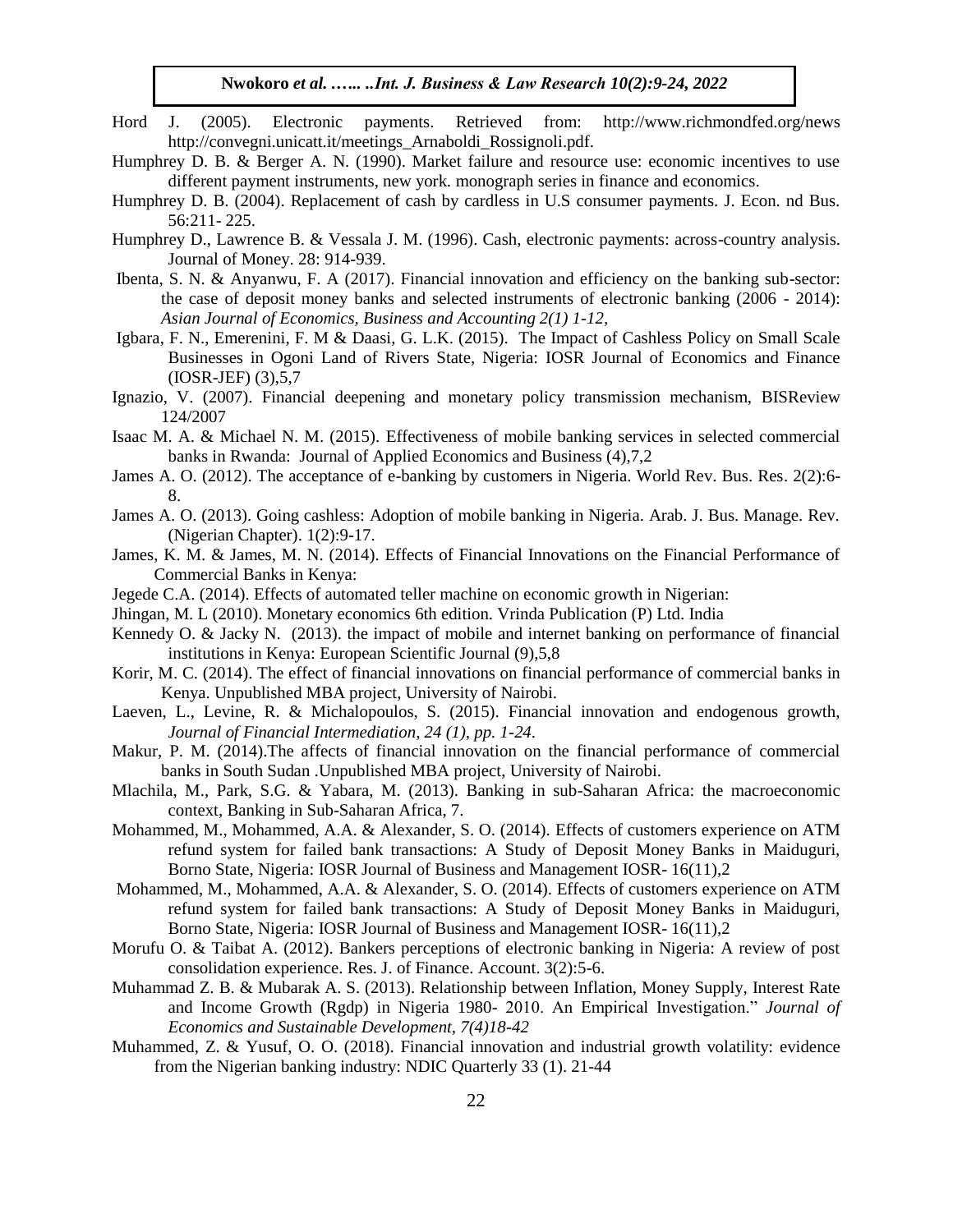- Ndlovu, G. (2013). Financial sector development and economic growth: Evidence from Zimbabwe, International Journal of Economics and Financial Issues, 3 (2), pp. 435-446.
- Nikolai L. & Bazlay J.D (1997) Intermediate Accounting, South- Western College Publishing, Ohio.
- Njenga, Kiragu & Opiyo (2015). Influence of financial innovations on financial performance of savings and credit co-operative societies in Nyeri county Kenya. European Journal of Business and Social Sciences, 4 (06), 88 – 99.
- Nzyuko, J. M., & Jagongo, H. K. (2018). Financial inclusion innovations and financial performance of commercial banks in Kenya: *International Journal of Management and Commerce Innovations ISSN 5, (2)849-856*
- Odusina, A. O. (2014). Automated teller machine usage and customers' satisfaction in Nigeria: *Global Journal of Management and Business Research: C Finance 14(3),9*
- Ogu, I.A (2011). Faulting CBN,,s rationale for daily withdrawal limits", businessdayonline.com
- Ogunsakin, S. & Alabi, B. O. (2020). Financial innovation and economic growth in nigeria a sectoral Analysis: *Journal of Economics and Sustainable Development* [www.iiste.org](http://www.iiste.org/) *6(5)7-46*
- Okafor, I. G., Ezeaku, H. C. &Anyalechi, K. C. (2017). Does financial innovation drive growth? Empirical analysis of the Nigerian case .British Journal of Economics, Management & Trade, 16(3), 1-10.
- Oketola, D. (2012) CBN to implement cashless policy in Stages. Punch. Retrieved from <http://www/punchng.com/business/business.economy/>
- Okey, O. O. (2012). The central bank of Nigeria's cashless policy in Nigeria: Benefits and Challenges: Journal of Economics and Sustainable Development, (3),5,8
- Okoro A. S. (2014). Impact of electronic banking instruments on the intermediation efficiency of the Nigerian economy**:** International Journal of Accounting Research (1),6,8
- Okoye PVC & Raymond Ezejiofor (2013). An appraisal of cashless economy policy Bin development of Nigeria Economy. Research Journal of Finance and Accounting. 4, (7), 2013 .
- Okoye, V., Nwisienyi, K. J & Obi, O. A. (2019). Emerging financial technological innovation and economic growth in Nigeria: SJIF Impact Factor: 6.260| ISI I.F.Value:1.241 4 (9)5-78
- Olajide V. C. (2012). Cashless banking in Nigeria and its implications, 1-8. Retrieved online on 23/06/2013. Available online at: http:mpra.ub.uni-muenchen.de/38096/.
- Olanipekun1, W. D., Brimah, A. N, & Akanni, L. F. (2013): Integrating cashless economic policy in Nigeria: challenges and prospects: *International Journal of Business and Behavioral Sciences 3, (5),; 7-56*
- Olatokun W. M. & Igbinedion L. J. (2009). The adoption of automatic teller machines in Nigeria: An application of the theory of diffusion of innovation. *Issues in Informing Science and Information Technology. 6(2):373-393.*
- Olorunsegun, S. (2010). The impact of electronic banking in Nigeria banking system. MBA research project submitted to the Department of Management Science, Faculty of Engineering and Technology, Ladoke Akintola University of Technology, Ogbomoso, Oyo State, Nigeria. Pp 23- 29. Unpublished. Reverso Dictionary. Available at: Http//www.dictionary.reverso.net/englishdefinition/cashless system of payment.
- Omotunde M., Sunday T. & John-Dewole A.T. (2013). Impact of Cashless Economy in Nigeria: Greener Journal of Internet, Information and Communication Systems (1),4,7
- Onyedimekwu, O., & Oruan, M. K. (2013). Empirical evaluation of customers' use of electronic banking systems in Nigeria, 6(1) 2-54
- Onyinye, N. (2012). Banking the unbanked still the CBN's major hurdle", Microfinance
- Osazevbaru, H. O. & Yomere, G. O. (2015). Benefits and challenges of Nigeria's cash-less policy: Kuwait Chapter of Arabian Journal of Business and Management Review (3),7,9
- Osazevbaru, H.O.,Sakpaide, E.J. & Ibubune. R.O.(2014). Cashless Policy and banks' profitability in Nigeria: *European Journal of Accounting, Auditing and Finance Research, (3),7,9*